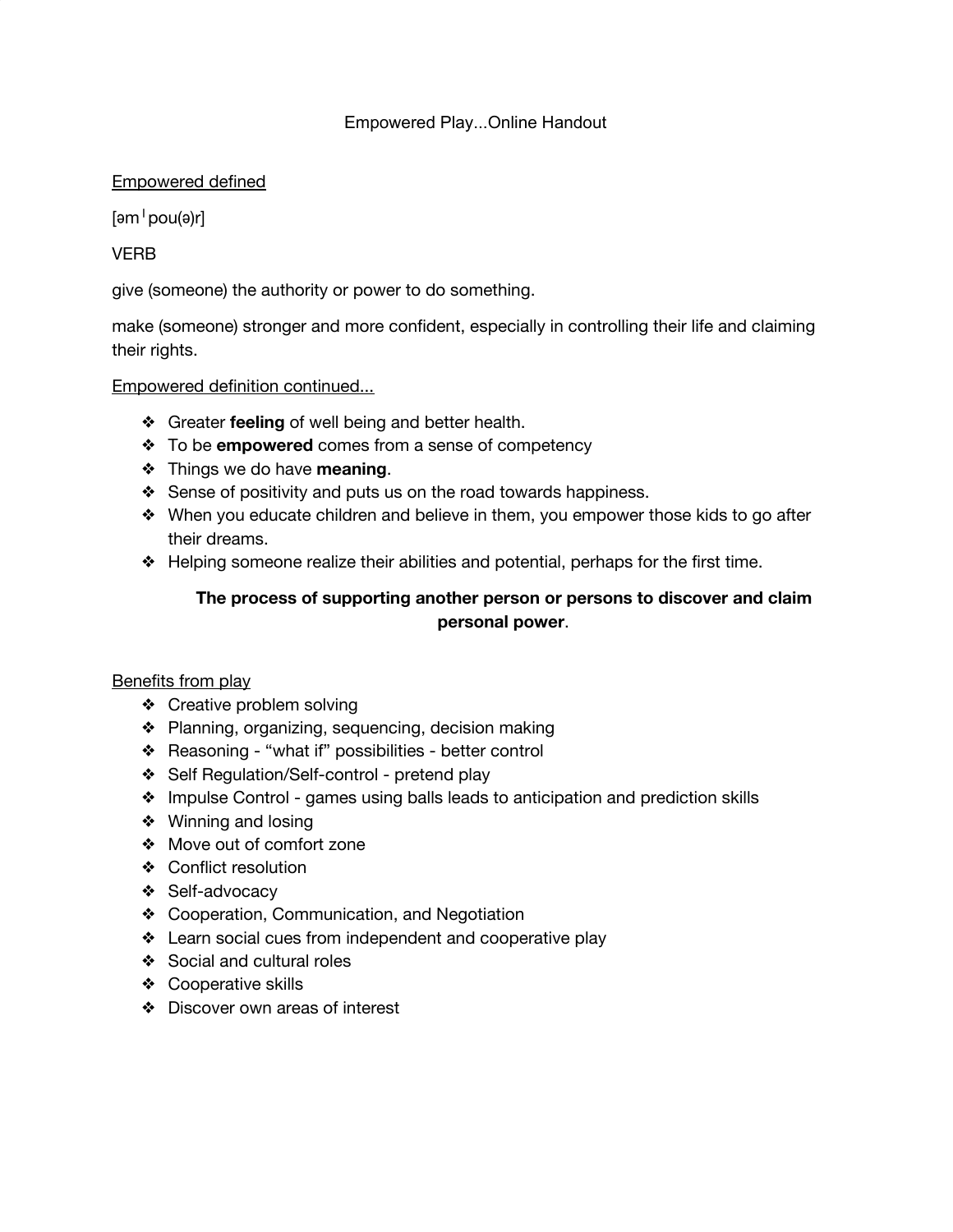## "Empowered Play"

Empowered play embraces the whole child. Through the combination of social, behavioral, emotional, and cognitive skills fused with physical literacy, character strengths, and positive psychology to achieve lifelong playful movement.

Every student is unique in how they learn, practice, experience and implement skills and lessons offered in any movement class.

Through creative concepts, supplemental curriculum and play enhancements you will walk away with the knowledge to create intentional programming that promotes both engagement and positive youth development to use in your online classes tomorrow.

## How to implement empowered play

Empowered play is a construct not a curriculum. Just as we hope our students feel empowered by our classes, I hope you will feel empowered by the end of this session to modify your programming to suit your needs and the needs of your students.

## Intention/Goal Setting

- ❖ Why am I here?
- ❖ What do I need?
- ❖ What do I want to gain from this workshop/walk away with?
- ❖ How much am I willing to give to achieve the aforementioned goal?

## Character Strengths

- ❖ Who are you?
- ❖ What thoughts and feelings do you have?
- ❖ What are your strengths?
- ❖ What are your challenges?
- ❖ Let's explore personality strengths

## Benefits of connecting with character strengths

- ❖ Authentic, joyful and energizing
- ❖ Enable optimal functioning, development and performance.
- ❖ Foundation for genuine self-confidence grounded in self-awareness.
- ❖ Understand why everyone is different and how to appreciate those differences.
- ❖ Current strengths can be enhanced and new ones can be developed.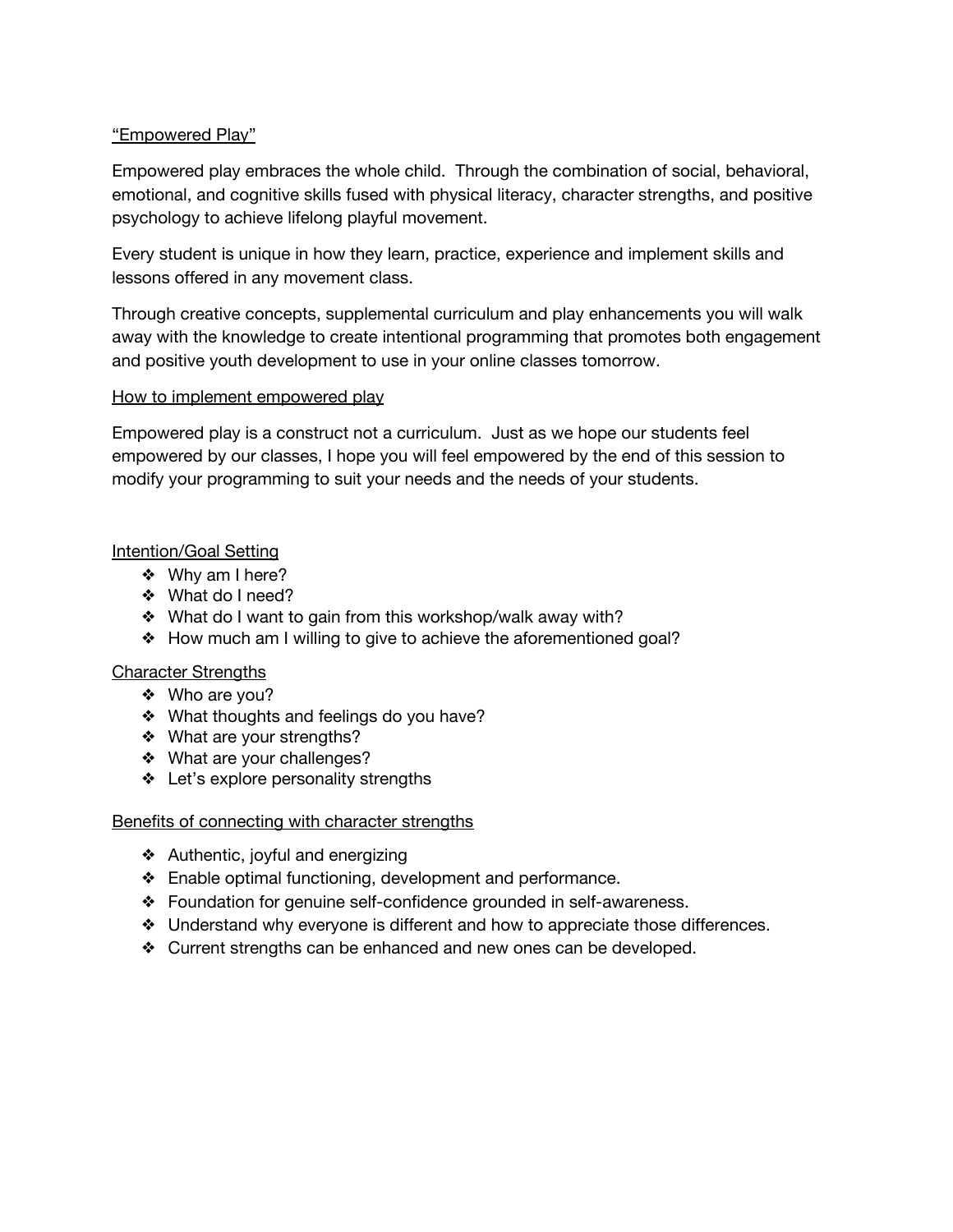#### My values and needs

- A person's principles or standards of behavior: One's beliefs of what's important in life.

| <b>Character Strengths</b> |                |                        |                 |                    |                                             |
|----------------------------|----------------|------------------------|-----------------|--------------------|---------------------------------------------|
| <b>Wisdom</b>              | <b>Courage</b> | <b>Humanity</b>        | <b>Justice</b>  | Moderation         | <b>Transcendance</b>                        |
| <b>Creativity</b>          | <b>Bravery</b> | Love                   | <b>Teamwork</b> | <b>Forgiveness</b> | Gratitude                                   |
| <b>Curiosity</b>           | Perseverance   | <b>Kindness</b>        | <b>Fairness</b> | <b>Humility</b>    | Hope                                        |
| Judgement                  | Honesty        | Social<br>Intelligence | Leadership      | Prudence           | <b>Humor</b>                                |
| Love of<br>Learning        | Zest           |                        |                 | Self-regulation    | <b>Spirituality</b>                         |
| <b>Perspective</b>         |                |                        |                 |                    | Appreciation of<br>beauty and<br>excellence |

## Positive psychology

Positive emotions are linked with better health, longer life, and greater well-being.

- ❖ Feeling good
- ❖ Engaging fully
- ❖ Doing good
- ❖ Gratitude
- ❖ Savoring pleasure
- ❖ Being mindful
- ❖ Self-compassion

#### Compassionate Communication

Uses consciousness, language, and communication skills to create a framework from which you can:

- ❖ Express your feelings and needs with clarity and self-responsibility.
- ❖ Listen to others' feelings and needs with compassion and empathy
- ❖ Facilitate mutually beneficial outcomes for all parties involved.
- ❖ Create positive connection
- ❖ Mutually enriching outcomes will emerge from the quality of the relationships.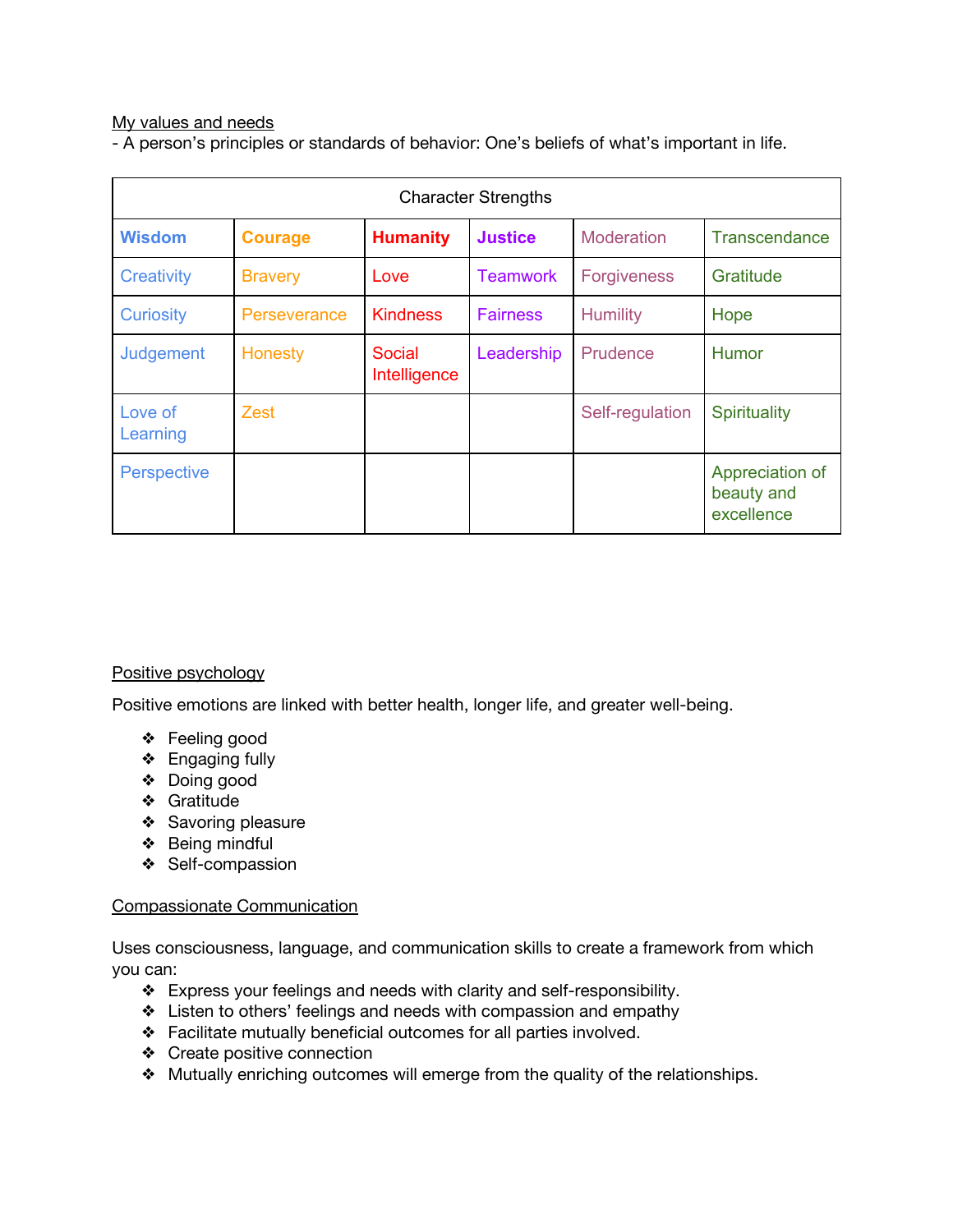## Implementing Compassionate Communication

- ❖ Consciousness
- ❖ Language
- ❖ Communication skills
- ❖ Means of Influence sharing "power with others" rather than using "power over others"
- ❖ Feelings when needs are fulfilled: amazed, comfortable, confident, eager, energetic, fulfilled, glad, hopeful, inspired, intrigued, joyous, moved, optimistic, proud, relieved, stimulated, surprised, thankful, touched, trusted
- ❖ Feelings when needs are NOT fulfilled: angry, annoyed, concerned, confused, disappointed, discouraged, distressed, embarrassed, frustrated, helpless, hopeless, impatient, irritated, lonely, nervous, overwhelmed, puzzles, reluctant, sad, uncomfortable.

#### Conscious Discipline

- ❖ Behavioral management system
- ❖ Learn how to maintain composure
- ❖ Understand your triggers
- ❖ Developing ways to calm ourselves
- ❖ Respond, rather than react to negativity and stress.

#### Building a school family

## Safe space

❖ Acknowledge feelings and make a shift from "I am…" to "I feel..."

Connections - Connections on the outside build (neural) connections on the inside.

#### Social/Behavioral

- ❖ Negotiate group dynamics, collaborate, compromise, deal with others' feelings and share.
- ❖ Creative expression and imaginations to run wild.
- ❖ Create new worlds and form unique ideas and solutions to challenges.
- ❖ Solo play provides kids the opportunity to learn social cues by observing other kids and their interactions.

## Emotional

- ❖ Free play build self-confidence and esteem, experimenting with various emotions, and releasing emotions from trauma.
- ❖ Play fosters experimentation, imagination, and pretend play to experience different feelings and outcomes leading to the development of emotional strength and stability, spontaneity, and humor.

Play allows for vulnerability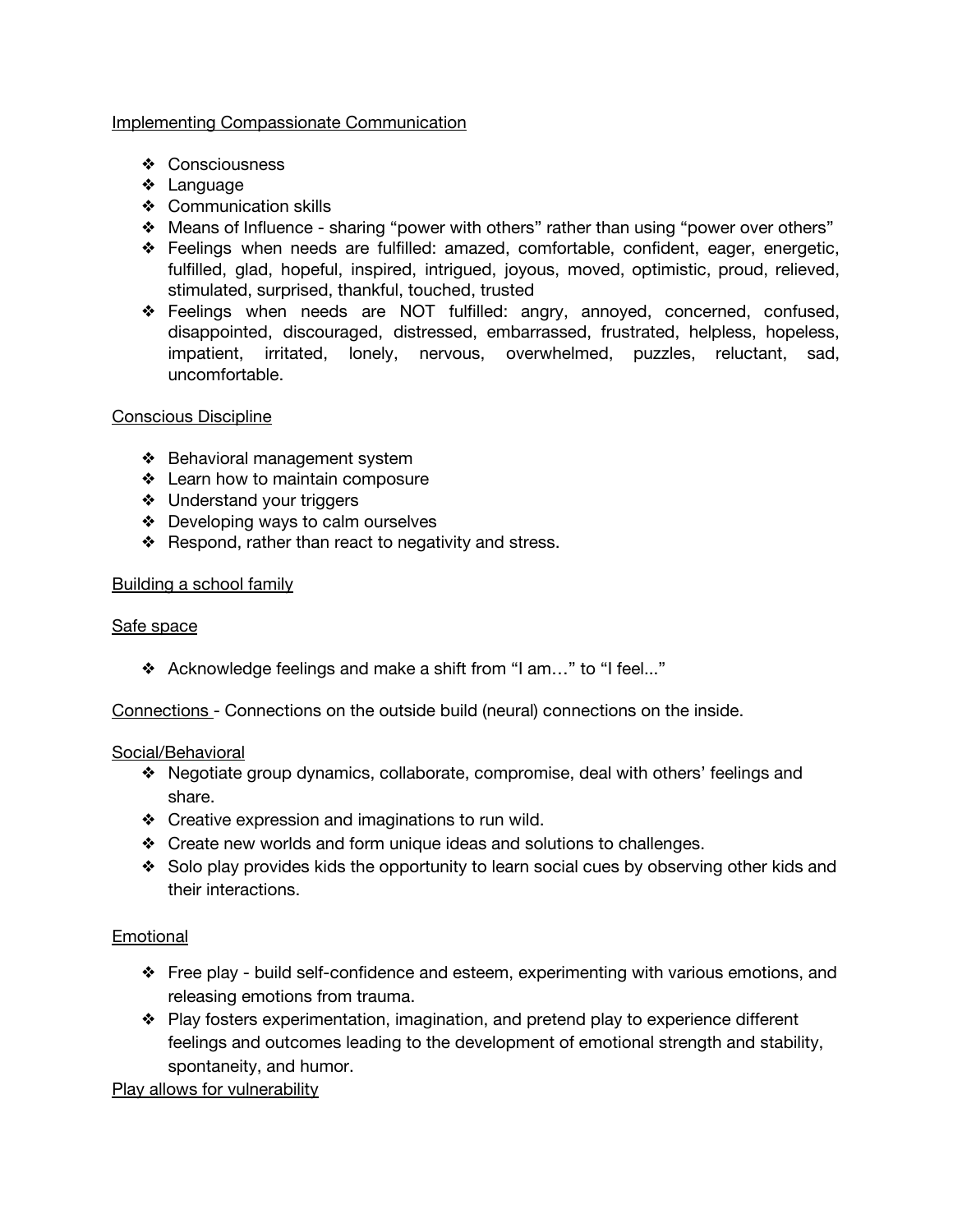- ❖ Uncertainty, risk, and emotional exposure
- ❖ Leads to being courageous and adventurous.
- ❖ Imperfections are not inadequacies; they are reminders that everyone is connected.
- ❖ Appropriately sharing feelings can lead to a greater sense of individual and group purpose.
- ❖ What is Being Vulnerable?
	- 1. Asking for help
	- 2. Asking or looking for opportunities to learn
	- 3. Being willing to change habits
	- 4. Being willing to manifest and make adjustments to fulfill those manifestations

# **Cognitive**

*Play helps children (a) develop intrinsic interests and competencies; (b) learn how to make decisions, solve problems, exert self-control, and follow rules; (c) learn to regulate their emotions; (d) make friends and learn to get along with others as equals; and (e) experience joy.*

❖ Children learn to think, read, remember, reason, and pay attention through play. Play allows kids to engage their executive functioning skills in exchanging thoughts, information, or messages by speech, signals, writing, or actions.

# Classroom Connection

- ❖ Creative problem solving
- ❖ Language/Reading
- ❖ Science
- ❖ Math
- ❖ Memory
- ❖ Executive Functioning Skills
- ❖ Attention

## Physical Literacy

- ❖ Mastering of fundamental movement skills and fundamental sport skills.
- ❖ Read their environment and make appropriate decisions
- ❖ Move confidently and with control in a wide range of physical activity situations.
- ❖ Ability of a person to instruct the body to confidently perform an action accurately.
- ❖ Move efficiently,creatively,competently, ethically, enthusiastically, and in socially responsible ways.
- ❖ Have the knowledge, skills, and attitudes to lead healthy and playful lifestyles for themselves, and also assist and inspire others in acquiring these skills as well.

## Elements of physical literacy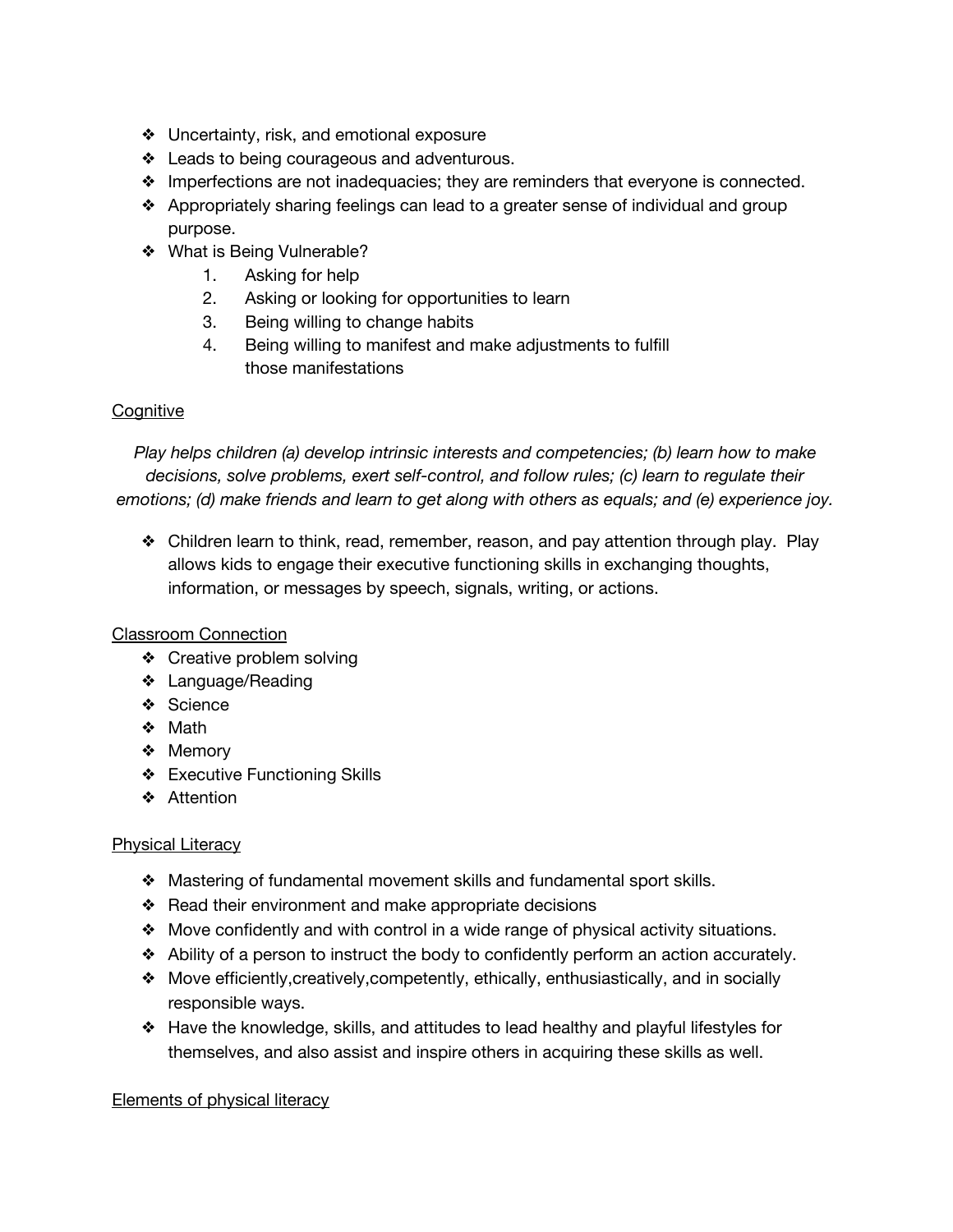- ❖ Motivation and Confidence (Emotional)
- ❖ Physical Competence (Physical)
- ❖ Knowledge and Understanding (Cognitive)
- ❖ Engagement in Physical Activities for Life (Behavioural)

#### Moving classes online

- ❖ Zoom
- ❖ Google Hangouts
- ❖ Facetime
- ❖ Go to Meeting
- ❖ Practice with a friend
- ❖ Good Wifi/internet access
- ❖ Have a backup plan

## Ways to implement empowered play online

- ❖ Unstructured/Free play/imaginative vs. Structured
	- $\triangleright$  Unstructured -open ended, had no specific learning objective.
	- $\triangleright$  Structured- "play with a purpose," is any activity with a specific learning objective.
- ❖ Rough and Tumble vs. Hands off
- ❖ Guided/imaginative vs. Rule based
	- $\triangleright$  Guided create a scene in which you are moving through
	- $\triangleright$  Rules
- ❖ Manipulatives vs. Open space
- ❖ Competitive vs. Noncompetitive
	- $\triangleright$  Competitive winners and non-winners
	- $\triangleright$  Noncompetitive cooperative, everyone gets a medal
- ❖ Independent vs. Group
- ❖ Extended vs. Short bouts
- ❖ Inside vs. Outside

## Inclusion

- ❖ Inclusion begins with a mindset that everyone has the right to opportunities to participate in all aspects of life. In order for everyone, regardless of any difference, to have an opportunity to participate they must be treated equally with their individualized needs considered and accommodations made available if required for them to feel they belong.
- ❖ We then are inclusive when we provide and promote these opportunities acknowledging the benefits that we gain from working with a diverse group of people.

## **Inclusion matters to everyone**

## Benefits of online learning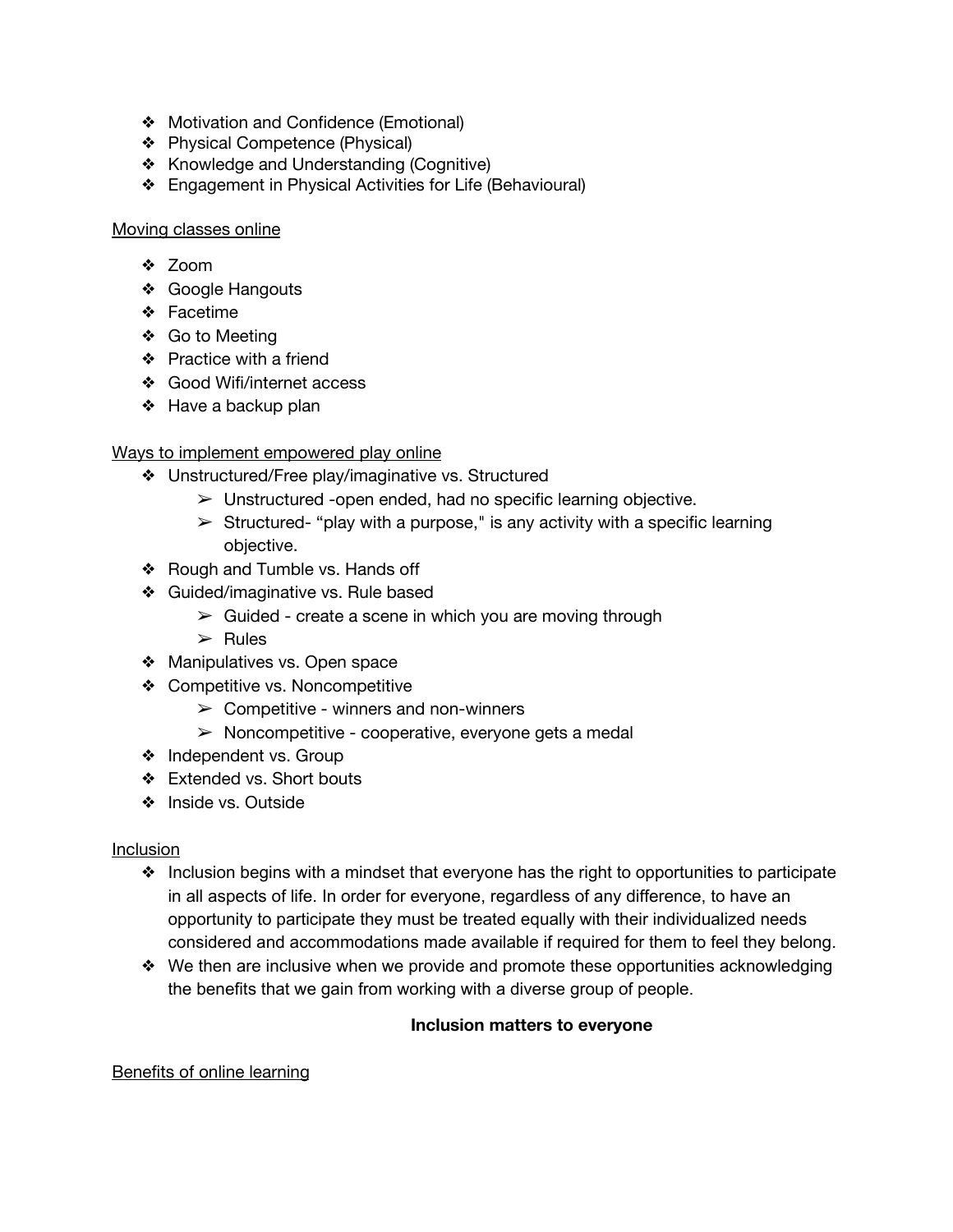- ❖ Special opportunity to expand Active Play
- ❖ Reach more kids
- ❖ Promote play online
- ❖ Teach different lessons
- ❖ Engage students in a new way
	- ➢ Make equipment at home using paper plates, paper towel rolls, shopping bags
	- $\triangleright$  Use various items at home to create activities hampers, socks, stuffed animal
- ❖ Students may be willing to try new things or be more playful and silly because there aren't concerned about social concerns

#### Integration and implementation to online learning

- ❖ Don't reinvent, Reinvigorate
- ❖ Acknowledge the challenges, but focus on a positive perspective
- ❖ Be interactive
- ❖ Show and tell
- ❖ Provide high quality
- ❖ Keep students moving
- ❖ Direct and indirect instruction

#### How to convert curriculum to online setting

- ❖ Connection
- ❖ Building or maintaining a relationship
- ❖ Routine
- ❖ "Break out" rooms
- ❖ Be creative
- ❖ Keep it simple
- ❖ Be general
- ❖ Consider different types of spaces
- ❖ High Energy
- ❖ Over plan

#### Tips and tools

- ❖ Be energetic and over animated, but still authentic
- ❖ Say kids names and be specific about participation or encouragement
- ❖ If you are spotlighting yourself, ensure you have another teacher/coach who is talking to the students
- ❖ Have props dress differently, wear bright colors, wear costumes
- ❖ Have music as much as possible
- ❖ Bring special guests or be a special guest in another class
- ❖ Send information, equipment necessary ahead of time so participants are prepared
- ❖ Highlight students